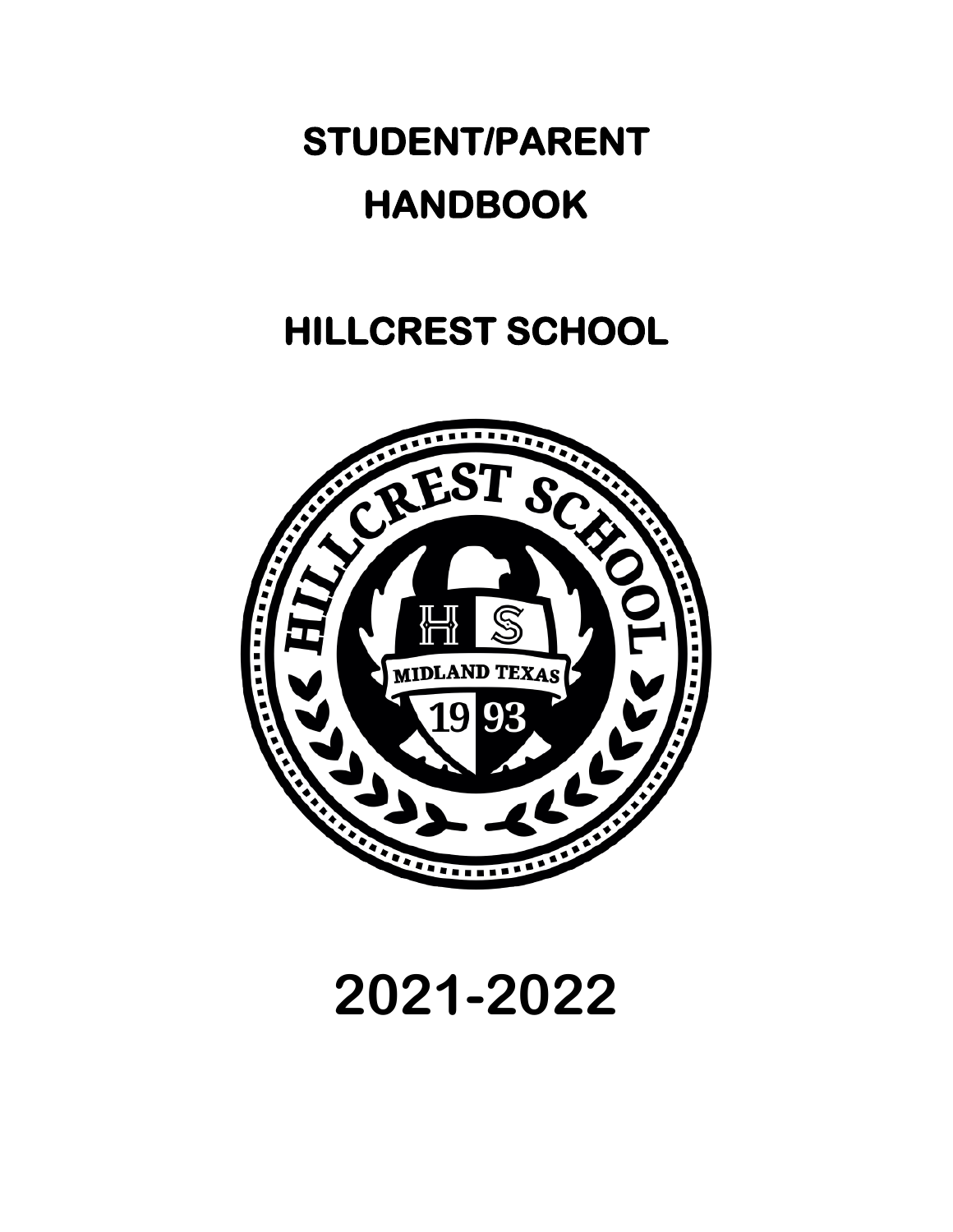### **ARRIVAL AND DEPARTURE PROCEDURES**

- **1. Students may enter the building at early as 7:45 a.m. Entry for students will be through the South Gate for lower and middle school. High school students enter through the north doors.**
- **2. School begins at 8:00 a.m. After three tardies, parents of high school students will be notified.**
- **3. Advisory is one of the most important classes of the day. It begins at 8:00 a.m. Social skills and study skills are taught at this time.**
- **4. School is dismissed Monday through Friday at 2:45 p.m. All students are picked up through the appropriate carpool line. The only exceptions to this procedure are:**
	- **A. Students that are picked up early by parents and signed out.**
	- **B. Students that drive.**
- **5. Students with a valid driver's license must have a copy of their license and proof of insurance on file and must use the assigned student parking.**
- **6. If your child is going home with another child, walking to specific place, or in any way deviating from the usual carpool plan, please send a note to the child's advisor. We want to completely safeguard each child.**

### **INCLEMENT WEATHER**

**Should the weather be too severe for school, and/or MISD/ECISD cancel classes, then Hillcrest will also cancel classes. However, Hillcrest may close or delay opening when the surrounding districts do not close. Hillcrest students come from several surrounding communities; therefore, we may need to cancel or delay class opening on occasion. Please refer to Channels 2, 7, 9, ClassTag, and Facebook for information concerning school cancellation. The students will be notified by their advisors to inform them of cancellations or late starts.**

### **ATTENDANCE AND ABSENSES**

### **In order to ensure full credit for the semester, student absences must be limited to no more than 10 days.**

**When your child is absent, please notify your child's advisor by calling the office by 10:00 am. Please remember to sign your child out each time he/she needs to leave the school during regular school hours. The sign out sheet is on the desk in the entry.**

#### **LUNCHES**

**Hillcrest does not provide a meal service and each student should bring his/her lunch each day. Microwaves are available if your child needs to warm his/her lunch.**

**Please restrict the amount of candy, cupcakes, cookies, chips, fruit rolls, pudding, jell-o or snack packs sent in the lunches.**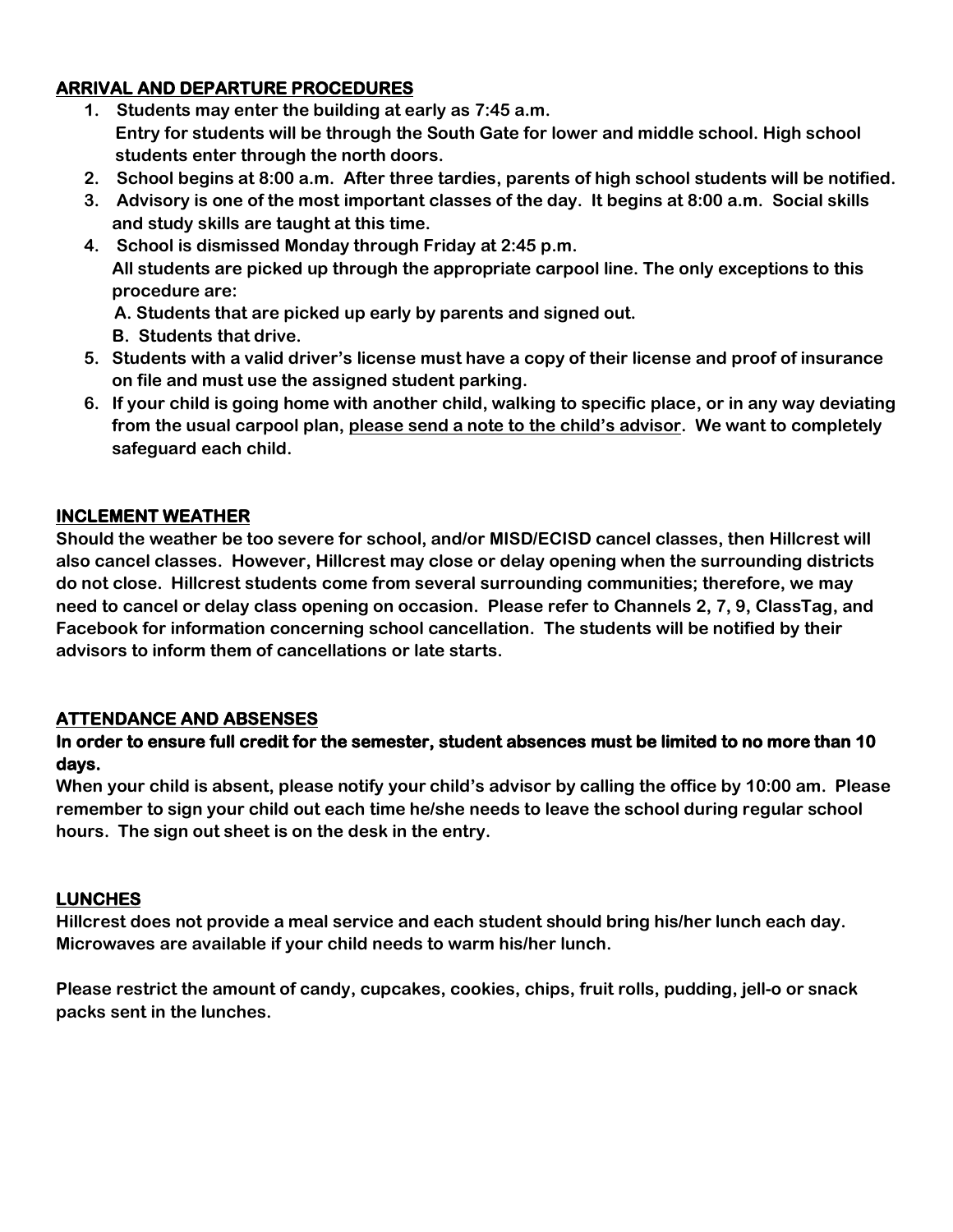### **CARPOOL**

- **1. Parents will organize their own carpools.**
- **2. Please follow the detailed carpool map for morning and afternoon carpool. ALL students must arrive and depart through the designated carpool area, unless prior arrangements have been made with the director.**
- **3. PLEASE LOOK VERY CAREFULLY AT MAP ATTACHED TO THE BACK OF MANUAL.**
- **4. All students will be expected to remain in the carpool area under teacher supervision. Students who are not picked up during regular carpool dismissal will report to their advisor to await their ride. Students must then, be signed out by their designated driver and leave by the front door. Parents are required to sign students out at front desk.**

### **ILLNESS**

**In the interest of each child's health, please keep your child home if they are showing signs of illness, temperature, sore throat, headache, congestion, cough, etc. Please be aware that Hillcrest School will contact the parents if an administrator deems they need to be taken home.**

### **MEDICATION**

**Please note the following medication policy:**

- **1. Non-prescription drugs must have instructions on the bottle (securely taped) and signed by the parent. All over the counter medication must be provided by the parent and in the original bottle. (We must have permission to dispense all medication including any over the counter medication.) Please complete form in enrollment packet.**
- **2. Prescription medicine must be in most recent and original bottle and have a doctor's name and directions clearly typed on the bottle with specific dosage and times of administrations clearly specified.**

### **PARENT-SCHOOL COMMUNICATION**

**Communication between the school and parents is an important aspect of the Hillcrest program.**

- **1. Please remember to provide your email address. Hillcrest School will be sending important notices, reports, and vital information via email.**
- **2. Please check your student's "Homework To Do" folder daily for additional communications.**
- **3. REPORT CARDS are sent out on a quarterly basis. The students receive grades based on their individual ability.**
- **4. Please feel free to call your child's advisor to set up an appointment at any time. Please call during school hours, leave a message, and your child's advisor will return your call. Please feel free to email your student's teacher at any time.**
- **5. Emails are always welcomed and encouraged to help strengthen the interaction between the school and the home.**
- **6. Teachers are no longer allowed to send or receive text messages on their personal phone.**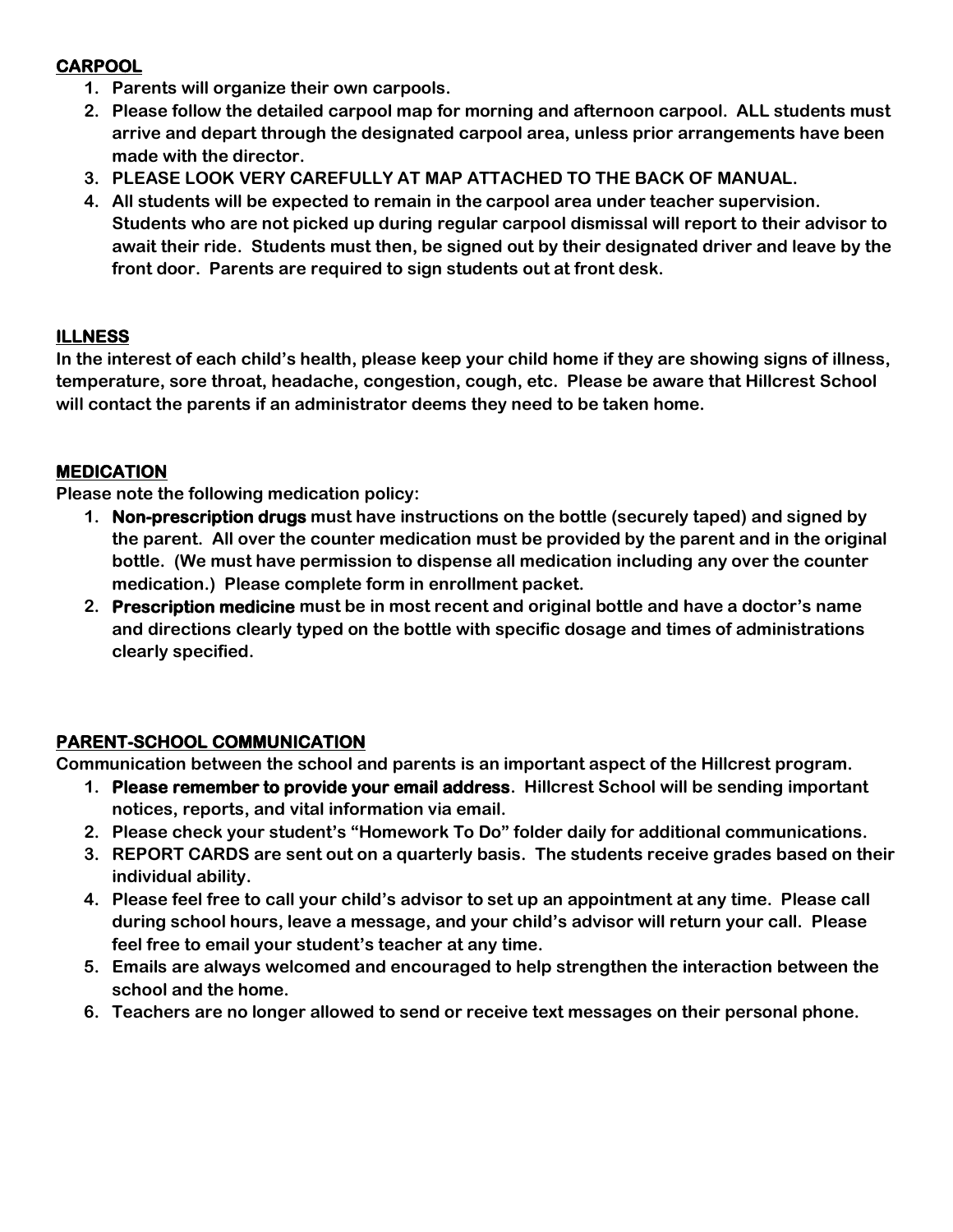### **PLEASE NOTE YOUR STUDENT'S ADVISOR'S AND ADMINISTRATION EMAIL BELOW:**

- **Starnes, Betty—Executive Director [bstarnes@hillcrestschool.org](mailto:bstarnes@hillcrestschool.org)**
- **Bakke, Debbie – Dean of Students [dbakke@hillcrestschool.org](mailto:dbakke@hillcrestschool.org)**
- **Rosser, Katie – Development Director [krosser@hillcrestschool.org](mailto:krosser@hillcrestschool.org)**
- **Ready, Jennifer – Registrar / Office Coordinator [jready@hillcrestschool.org](mailto:jready@hillcrestschool.org)**
- **Arian, Adam-Upper School Advisor [arian@hillcrestschool.org](mailto:arian@hillcrestschool.org)**
- **Blumenauer, Amme – Lower School Advisor blumernauer@hillcrestschool.org**
- **Claxton, Kasey-Lower School Advisor [claxton@hillcrestschool.org](mailto:claxton@hillcrestschool.org)**
- **Clinton, Paul – Lower School Advisor [clinton@hillcrestschool.org](mailto:clinton@hillcrestschool.org)**
- **Ingram, Cindy – Lower School Advisor ingram@hillcrestschool.org**
- **Lynam, Krista – Fine Arts / Upper School Advisor [lynam@hillcrestschool.org](mailto:lynam@hillcrestschool.org)**
- **Orosco, Lorrie Lower School Advisor [orosco@hillcrestschool.org](mailto:orosco@hillcrestschool.org)**
- **Petteway, Kristi – Middle School Advisor [petteway@hillcrestschool.org](mailto:petteway@hillcrestschool.org)**
- **Smith, Jaci-Physical Education / Lower School Advisor [smith@hillcrestschool.org](mailto:smith@hillcrestschool.org)**
- **Suggs, Amy – Lower School Advisor suggs@hillcrestschool.org**
- **Thomas, David – Lower School Advisor davidthomas@hillcrestschool.org**
- **Thomas, Delanna-Upper School Advisor [thomas@hillcrestschool.org](mailto:sspruell@hillcrestschool.org)**
- **Thomason, Trudie – Take Flight Instructor thomason@hillcrestschool.org**
- **Williamson, Dee-Middle/Upper School Advisor [williamson@hillcrestschool.org](mailto:williamson@hillcrestschool.org)**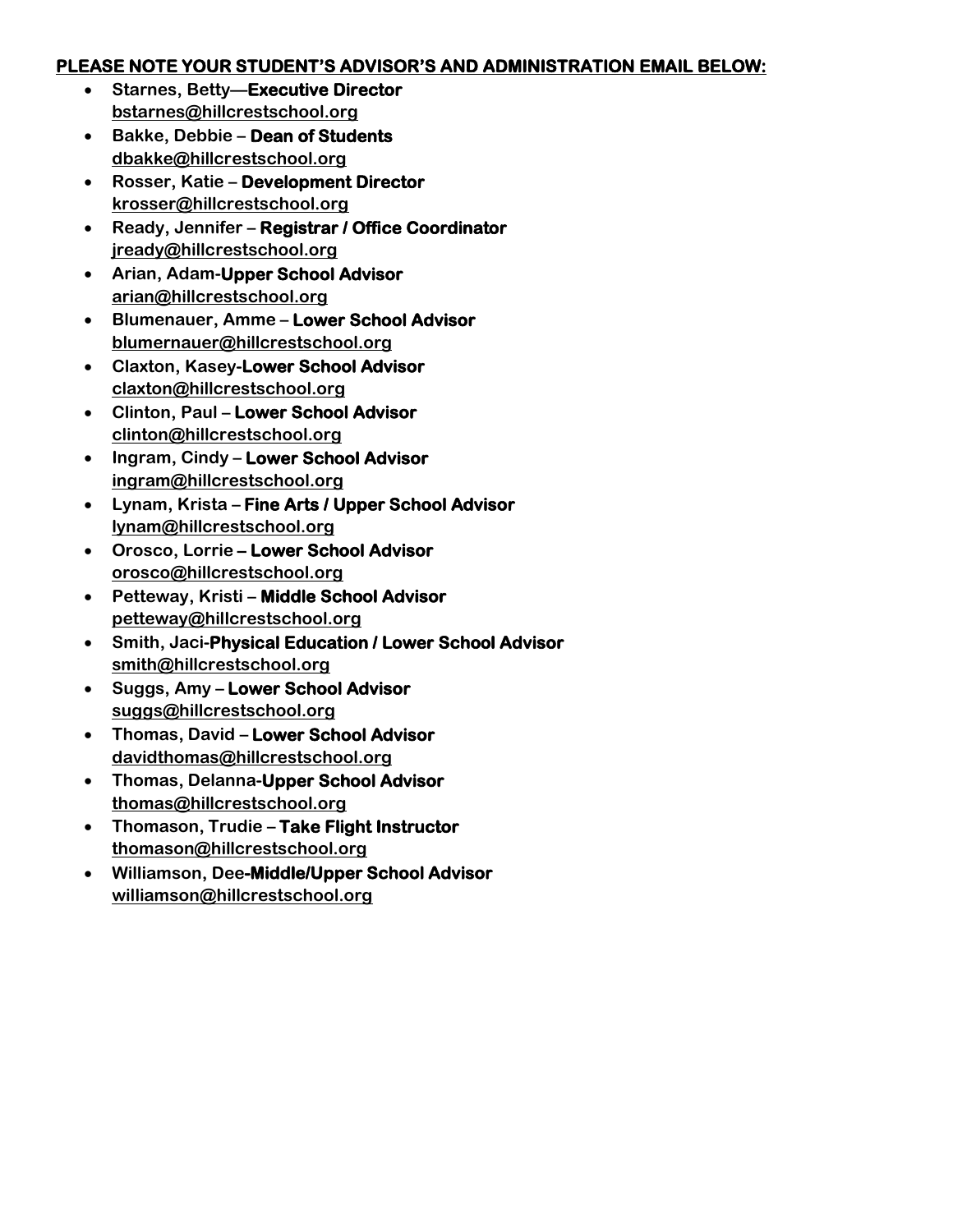### **THINGS TO BRING TO SCHOOL—THINGS TO LEAVE AT HOME**

**Things to bring:**

- **1. Basic supplies are provided on the first day of school. The teacher or advisor must approve any additional items brought to school.**
- **2. The teacher may request additional supplies.**

**Things to leave at home:**

- **1. Please do not have the students bring any expensive items or excessive amount of cash to school. It causes very upset feelings if favorite toys or "home" things are damaged or lost.**
- **2. Students are not permitted to use such items as cell phones, cameras, or electronic devices or games inside the school building or on any school sponsored trip without prior permission from the Executive Director. Without such permission, teachers will collect the item and turn it in to the Executive Director. Parents will need to pick the item up from the office.**
- **3. Please do not send live animals.**

### **SUPPLIES**

- **1. Student's notebooks are completely outfitted at the beginning of the school year. After that, parents need to replace supplies if requested by their teacher.**
- **2. Student's textbooks are covered by the Supply Fee paid at the beginning of the year. If a student loses a textbook, he/she will be assessed a replacement fee.**

### **TELEPHONE USE**

- **1. Since we are limited in the number of telephones, students may ask for permission to use the phone for emergency calls only.**
- **2. Students may never use the phone without permission.**
- **3. Please limit calls/messages to your student to those of an urgent or serious matter.**
- **4. Please do not call or text your student directly during the day. If**

**you need to speak to your student or student's teacher, call during school hours and leave a message with the front office. Your student's teacher will call you during his/her conference time.**

### **HILLCREST SCHOOL CELL PHONE POLICY**

**Maintaining the integrity of the learning environment is our top priority at Hillcrest School. In order to maintain a safe, respectful, and productive environment, we are asking all students who intend to bring a cell phone to school to sign the Hillcrest School Cell Phone Policy Contract that will be provided at time of enrollment.**

• **CELL PHONES MAY NOT BE USED AT ANYTIME DURING THE DAY OR ANYWHERE ON CAMPUS WITHOUT A TEACHER'S PERMISSION.** 

**Should a student violate the cell phone policy, disciplinary action will be taken. The privilege of bringing the cell phone to school will be revoked and the cell phone confiscated. Should confiscation of a cell phone occur, the parent must retrieve the phone from the director and be subject to a fine.**

**Hillcrest School and its employees are in no way responsible for any theft or damage of student's personal device while on school grounds. The school is not obligated to investigate the loss or damage of any cell phone that is brought to school or school event.**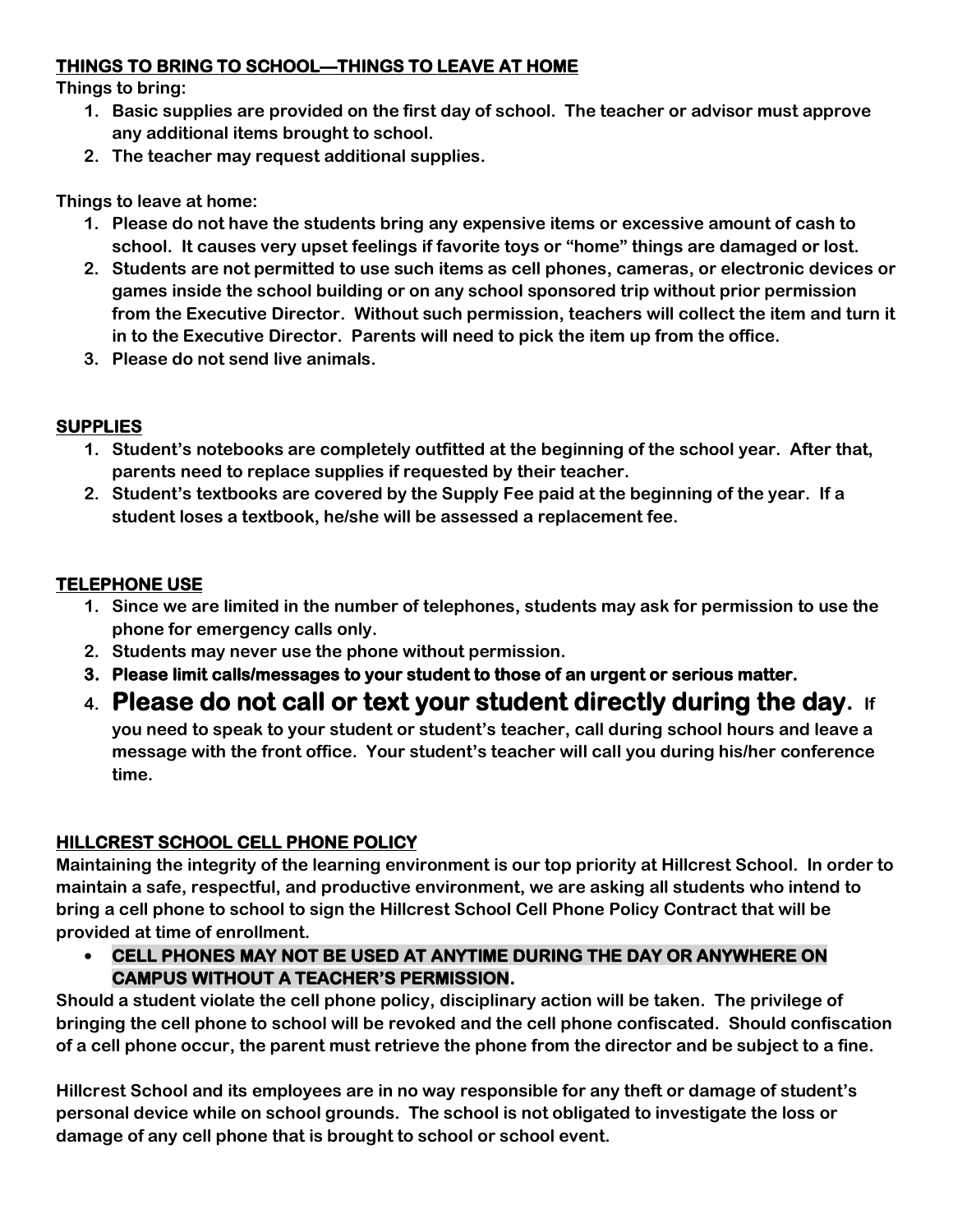**Hillcrest School recognizes the importance of communication and collaboration, and therefore provides devices for students to be productive in the classroom. To keep the focus on academics and to reduce unnecessary distractions, the school enforces the following:**

- **Cell phones and all mobile devices shall be TURNED OFF when entering school campus.**
- **Cell phones and all mobile devices shall be kept in designated and secure assigned area which will be clearly communicated by administrators or advisors for the entirety of the academic day.**
- **Cell phones and all mobile devices are not allowed to be used in a classroom, library, common areas, or restrooms.**
- **Cell phones and all mobile devices are not allowed to be used during transition times or between classes.**
- **Cell phones and all mobile devices can be turned back on at the end of school bell and used to communicate directly with parents who are assisting in transportation with the permission of the student's advisor or an administrator.**
- **If a student needs to make an emergency call during the day, they are to do so in the front office.**
- **All communication that needs to be relayed to a student during the school day needs to be addressed by contacting the front office.**

**Failure to follow these guidelines may result in a disciplinary action and confiscation of the phone. The device may be retrieved by the parent at the end of the day.**

### **HILLCREST SCHOOL TECHNOLOGY /INTERNET USEAGE AGREEMENT/ACCEPTABLE USE POLICY**

**Internet access is available to students, teachers, and employees in the Hillcrest school. We are pleased to offer this resource and believe it provides vast, diverse, and unique opportunities. Our goal in providing current technologies to students, parents, teachers, and employees of Hillcrest School is to insure the educational value of technology resources. Technology users need to be aware that the intentional inappropriate use of school resources, in any location, will result in consequences which may include reprimand, exclusion from technology assets, loss of network privileges, suspension, and/or expulsion. Use of the Hillcrest technology is a privilege and may be revoked by the school at any time and for any valid reason. Hillcrest reserves the right to inspect and/or remove files, limit or deny access, and refer the user for further disciplinary action.** 

**1. Acceptable Use—The purpose of our network, which is the backbone to the internet, is to support research and for education in and among academic institutions in the United States by providing access to resources and providing opportunities for collaborative work. The use of technology resources must be for education or research purposes and consistent with the educational objectives of Hillcrest School. We reserve all rights to any material stored in files that are generally accessible to others and will remove any material that Hillcrest School, as its sole discretion finds to be unlawful, obscene, view, download, or otherwise gain access to such materials. Users may not transmit any material in violation of any federal, state, or**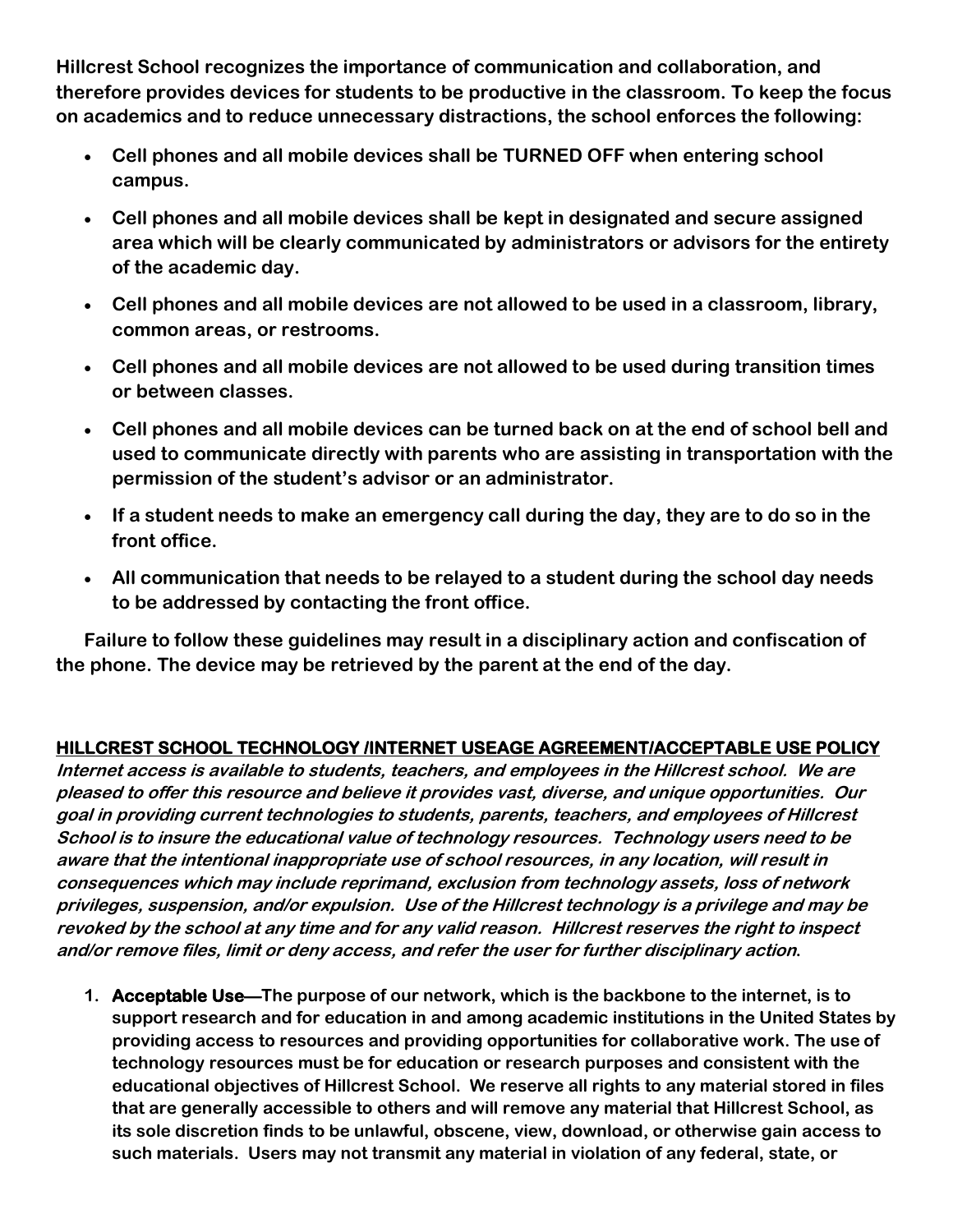**municipal law, including copyrighted material, threatening or obscene material and information protected by trade secret. Users may not use technology resources for gaming, plagiarism, copyright infringement, commercial activities, and/or advertisement.** 

- **2. Use of Technology Resources Is a Privilege-The use of the technology resources is a privilege, not a right, and inappropriate use can result in a cancellation or limitation of those privileges. Internet usage is only allowed under the supervision of a Hillcrest School staff member. The system administrators determine what is inappropriate use and reserve the right to remove files or limit or deny access, that determination being conclusive and final. The administration, faculty, and staff of Hillcrest School may also request the system operator to deny or limit specific user access to technology resources. Appropriate reasons for revoking privileges include, but are not limited to, the altering of configurations and programs on or through the computer system.**
- **3. Vandalism-Vandalism will result in immediate consequences. The consequences will include, but are not limited to cancellation of privileges. Vandalism is defined as any malicious attempt to harm or destroy data and/or equipment. This includes, but is not limited to, the uploading or creation of computer viruses, installing unapproved software, and changing equipment configurations.**

### **Computer/Internet Access Guidelines**

- **All who wish access to the Internet must have an Acceptable Use Policy (AUP) on file with the Hillcrest School. For students, this policy must be signed and dated by both the student and parent/guardian. It is everyone's responsibility to know and abide by the provisions of the AUP.**
- **Students may not access the Internet unless there is a faculty/staff member present to supervise all activities.**
- **Files are not to be downloaded from the Internet without permission of the Hillcrest School.**
- **No one is to use the Hillcrest School e-mail or Internet to buy or sell items.**
- **No one is to knowingly and willingly damage, alter, or destroy any property of the Hillcrest School.**

### **VISITORS IN THE SCHOOL**

**1. Visitors are always welcome at Hillcrest School. We do ask that potential visitors call in advance and sign in at the secretary's desk when they arrive at the school.** 

**Alumni visitors are permitted to visit ONLY during the lunch hour.**

- **2. If you would like to visit and observe your student's classes, please call the school and a schedule will be arranged for you.**
- **3. We strongly discourage student's outside friends visiting unless it is a special school function and has been cleared through the Executive Director in advance.**

### **HOMEWORK AND QUIET TIME**

**Students may have homework each evening, Monday-Thursday. For the younger students, this may only consist of daily reading minutes on some evenings.**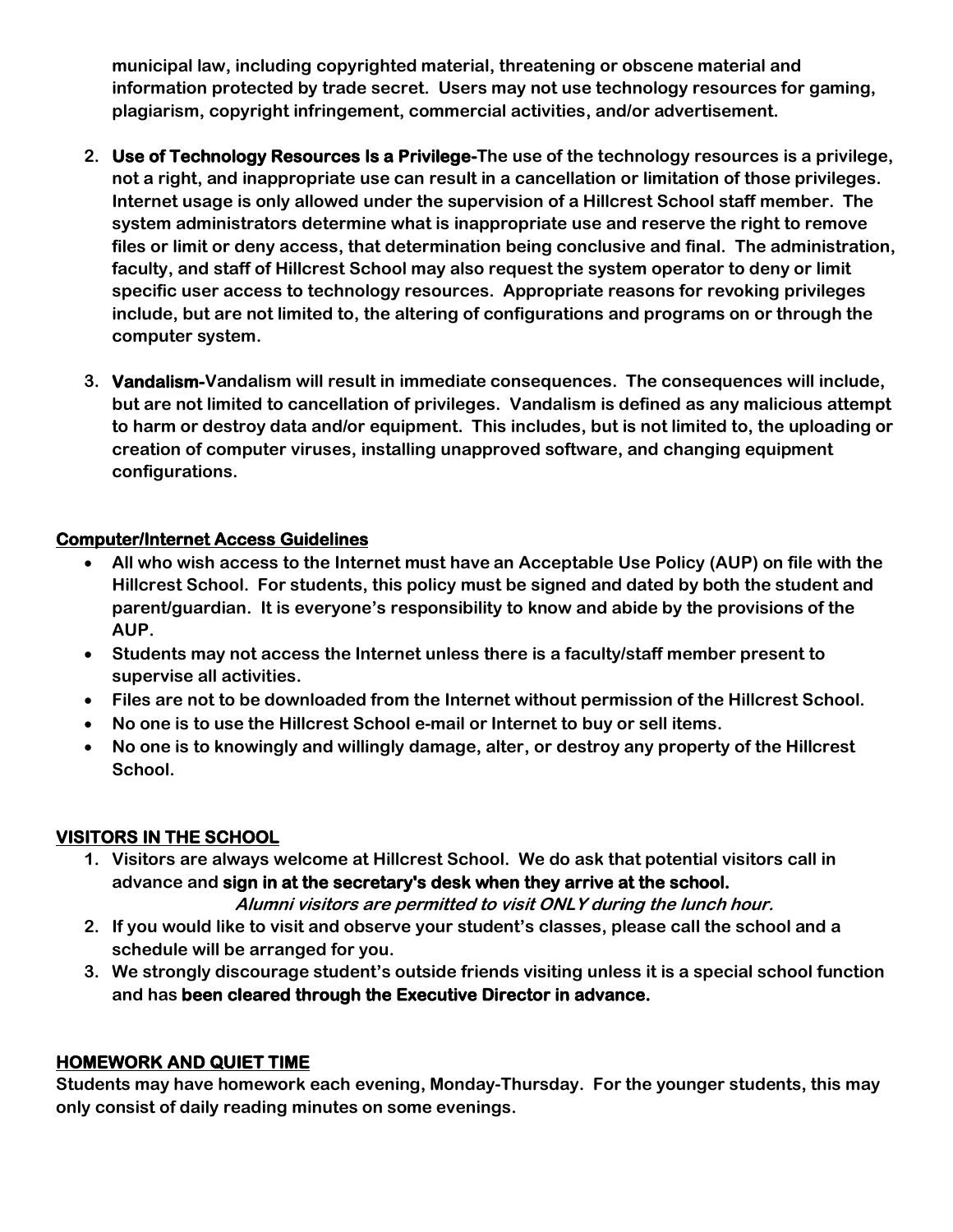**Please follow these procedures for homework:**

- **1. Provide a quiet place for your student to do his/her homework, free from distractions.**
- **2. Each student should do his/her homework by himself/herself. Your student on his/her assignment sheet in the front of the notebook will have recorded all assignments.**
- **3. Homework is your student's responsibility, not yours! We will always strive to give homework to your student that he/she can complete by himself/herself. Occasionally, your student will forget the directions or have difficulty completing the assignment. If a simple direction from you is sufficient, that is fine. Your student may also call a friend in class for help with the directions, but not answers to the assignment. If your student continues to have difficulty, please send a note or initial/sign the homework page indicating to the teacher that your student could not do the specific assignment. This assignment will be re-taught or re-emphasized as needed.**

### Responsible Use of Technology

### Hillcrest Student Expectations

Hillcrest School provides technology resources to its students and staff for educational and administrative purposes. The goal in providing these resources is to promote educational excellence by facilitating resource sharing, innovation, and communication with the support and supervision of parents, teachers and support staff. The use of these technology resources is a privilege, not a right.

Proper behavior, as it relates to the use of technology resources, is no different than proper behavior in all other aspects of Hillcrest School activities. All users are expected to use all technology resources in a responsible, ethical, and polite manner. This document is intended to clarify those expectations as they apply to technology resource usage and is consistent with school policy.

### How can I use technology responsibly?

Responsible use of technology means engaging with technology safely, respectfully, and ethically (understanding right from wrong).

### As a responsible user of technology:

| I take steps to protect my personal<br>information.                                                           | I respect and take care of the technology<br>to which I have access.                    |
|---------------------------------------------------------------------------------------------------------------|-----------------------------------------------------------------------------------------|
| $\rightarrow$ I keep my usernames and<br>passwords private.                                                   | $\rightarrow$ I do my best to keep the<br>technology assigned to me safe<br>and secure. |
| $\rightarrow$ 1 log out of computers and<br>other technology services before<br>leaving a computer or device. | $\rightarrow$ I don't take assigned<br>technology from school.                          |
| $\rightarrow$ I keep my documents and<br>other electronic data secure.                                        | $\rightarrow$ I don't make changes to<br>technology                                     |
|                                                                                                               |                                                                                         |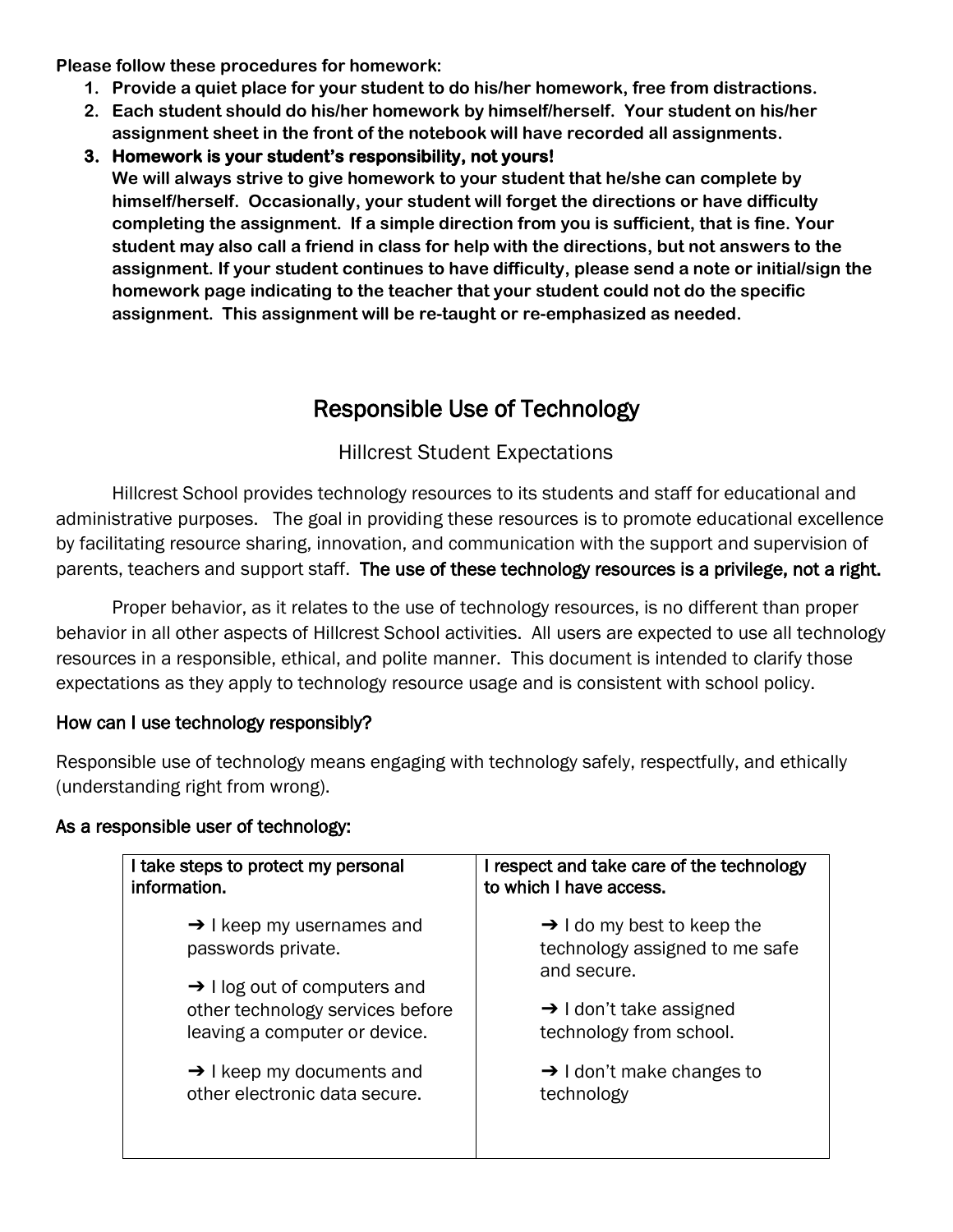|                                                                                                                                                                                                                                                       | equipment or settings, including<br>downloading apps or programs.                                                                                                                                                                                                                                                                |
|-------------------------------------------------------------------------------------------------------------------------------------------------------------------------------------------------------------------------------------------------------|----------------------------------------------------------------------------------------------------------------------------------------------------------------------------------------------------------------------------------------------------------------------------------------------------------------------------------|
| I use technology ethically.<br>$\rightarrow$ I respect the digital privacy of<br>others.<br>$\rightarrow$ My use of technology does not<br>put myself or others at risk.<br>$\rightarrow$ I comply with applicable laws,<br>policies, and agreements. | I use technology solely for educational<br>purposes.<br>$\rightarrow$ 1 access and use information<br>to complete my school work.<br>$\rightarrow$ I avoid online resources that<br>are<br>inappropriate, offensive, or illegal.<br>$\rightarrow$ If I see inappropriate material<br>online, I report it in a timely<br>fashion. |

### What happens if I don't use technology responsibly?

Depending on the situation consequences for students include, but are not limited to, contacting parents or guardians, loss of privileges, restitution, suspension, expulsion, and criminal prosecution. For more information regarding Hillcrest discipline policies, please review the Hillcrest Student Handbook.

Hillcrest School recognizes the importance of communication and collaboration, and is proud to provide Chromebooks for students to utilize as a learning tool in the academic setting. To maintain the integrity of the Chromebooks and their usage, the school enforces the following:

### Parent and student please initial each item.

• Chromebooks will be assigned to each specific student, and are not shareable.

"I will not let others borrow my Chromebook."

- Chromebooks will be stored and charged in the student's advisory classroom.
	- \_\_\_\_\_\_ \_\_\_\_\_\_\_ "I will turn in my Chromebook at the end of the day and make sure it is connected to the charger."
- Chromebooks usage will adhere to the Responsible Use Guidelines.

\_\_\_\_\_\_ \_\_\_\_\_\_\_ "I will use my Chromebook for classroom purposes only. I will not access unrelated sites or applications that I'm not supposed to."

• Chromebooks will NOT be permitted to leave school grounds for any reason.

"I will not take my Chromebook off campus."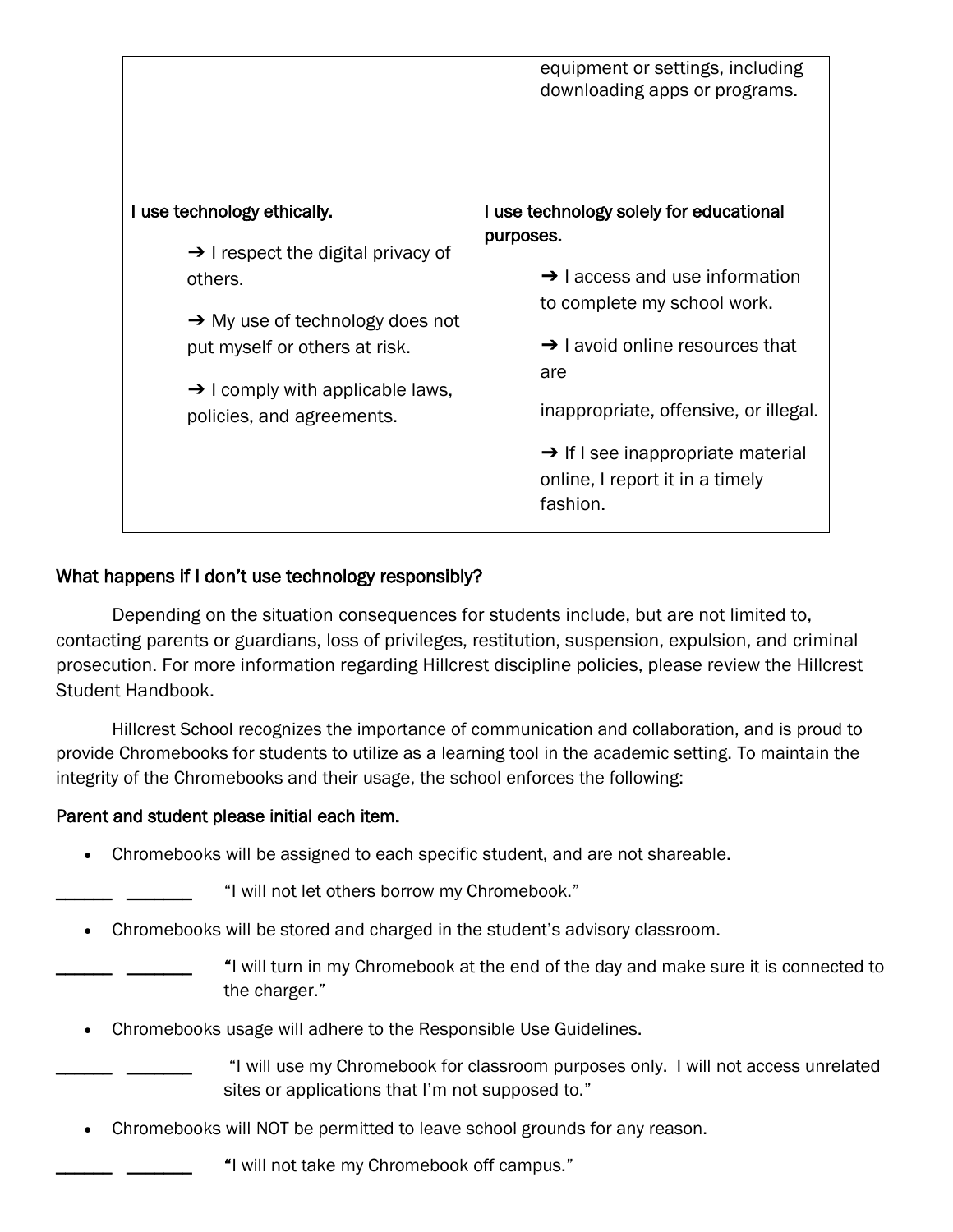• Loss or damage to your Chromebook, both structurally and mechanically, is your responsibility. Cost of replacement due to loss or irreparable damage is \$300.

\_\_\_\_\_\_ \_\_\_\_\_\_\_ "I will take care of my Chromebook, being very careful when I carry it and set it

down."

- \_\_\_\_\_\_ \_\_\_\_\_\_\_ "I understand if I lose or break my Chromebook, I will be charged \$300."
- Failure to follow these guidelines may result in a disciplinary action and/or loss of privileges, as determined by administration.

\_\_\_\_\_\_ \_\_\_\_\_\_\_ "If I misuse or damage my Chromebook, I might not have the privilege of using one again."

• One pair of earbuds will be issued for each student each academic year. If they are lost or damaged, replacement earbuds are your financial responsibility. Cost of replacement is \$5.

\_\_\_\_\_\_ \_\_\_\_\_\_\_ "I understand if I lose or break my earbuds, I will be charged \$5."

### Remember, the use of all Hillcrest technology resources is a privilege, not a right.

### **DRESS CODE**

**Hillcrest School's dress code is established to teach grooming and hygiene, instill self-discipline, prevent disruption and avoid safety hazards. A student's attire must not distract from the learning environment. Modesty and avoidance of distracting and disrupting influences are the key to student dress. In order to meet and follow these guidelines, the students of Hillcrest School shall:**

- **1. Wear white, hunter green or black collared shirts (without logos) that tuck in with light khaki pants, shorts, or skirts. Hunter green or black cardigans with or without the Hillcrest logo may be worn any day of the week with a collared shirt underneath. Socks and tights must be hunter green, black, or white. The length of shorts must meet our dress code standard determined by the Hillcrest Staff.**
- **2. Wear uniforms or a Hillcrest T-shirts each Friday and on field trips if so desired. Undershirts must be plain white with no printing.**
- **3. No tank tops, hats, caps, sweatbands, visors, head covering, or bandanas in the building.**
- **4. On non-uniform days, or any other school sponsored event students may not wear any clothing that advertises or depicts tobacco products, alcoholic beverages, drugs, firearms, lewd, offensive, vulgar, or obscene writings and pictures or death and dismemberment. Dress code guidelines referring to modest grooming will be adhered to.**
- **5. Not have additional body parts pierced and no earrings for male students. Female students may wear only one pair of modest earrings in the lower lobe, no gauges will be allowed.**
- **6. Wear a black or brown belt with pants, skirts or shorts.**
- **7. Not have facial hair.**
- **8. Not wear flip-flops or high heels.**
- **9. Not have a visible tattoo.**
- **10.Remember that hair should not interfere with, nor be a distraction to the student's ability to complete their work in the classrooms. Hair color must be within the natural range. It is**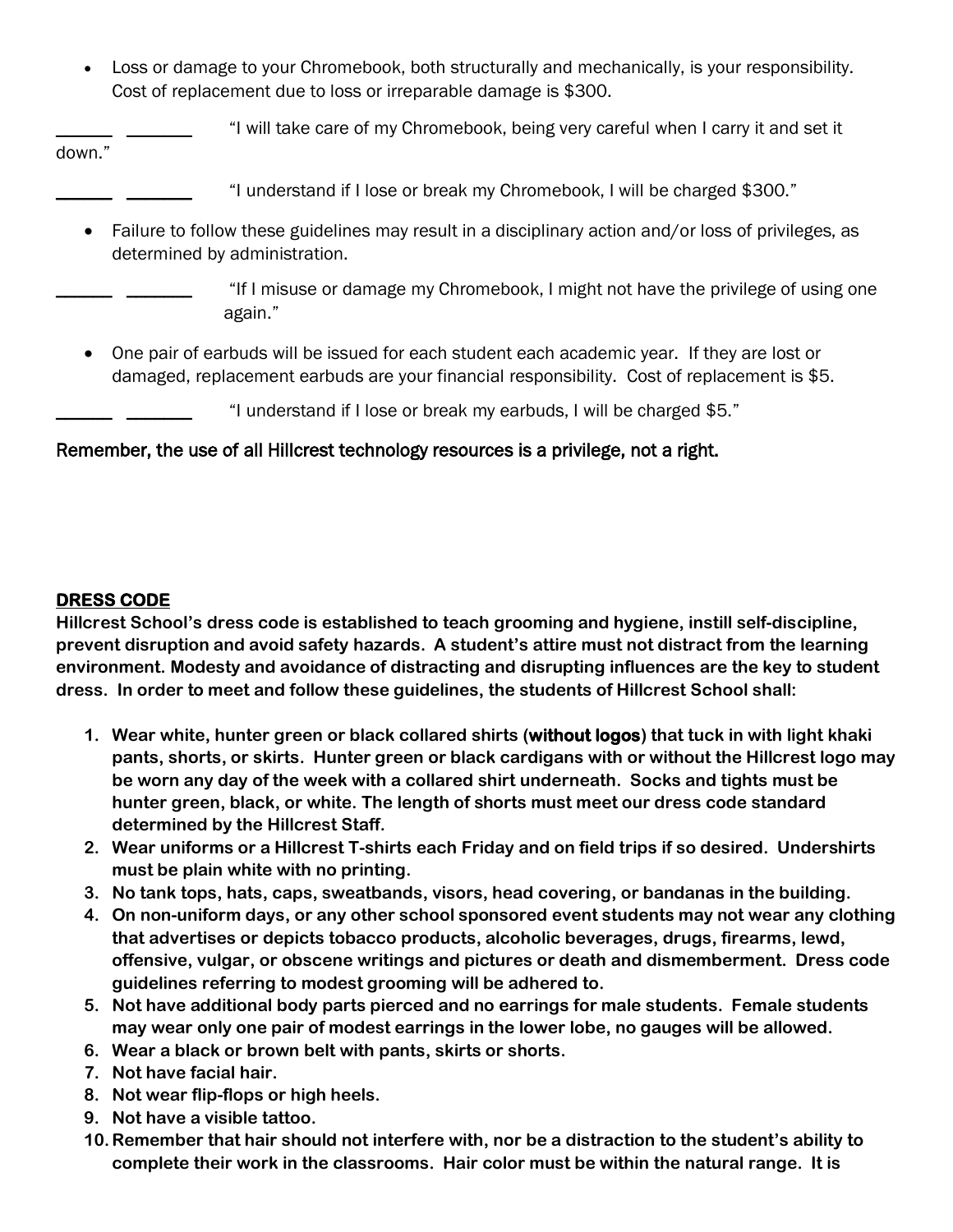**required that boy's hair should not touch the top of their collars.**

**The parents of students who are dressed inappropriately will be called to bring a change of clothing to school or to pick up a student to correct an infraction of the dress code. Students not returning to school will be counted absent. Students may wear attire provided by the school until such time replacement attire has been acquired.**

**Hillcrest's uniform policy is based on preparing our students to be successful in life including their academics, professional, and social interactions.** 

### **DISCIPLINARY CODE**

**A disciplinary code has been adopted to ensure the safety and well-being of each student and staff member of the Hillcrest School. The following serious infractions constitute a violation to the code:**

- **1. Possession of any weapon on campus or at a school sponsored activity or event.**
- **2. Sexual harassment; threatening remarks or bullying of any kind.**
- **3. Sexually explicit gestures or movements will not be tolerated.**
- **4. Violations of the Texas Penal Code, the Texas Controlled Substances Act or the Texas Dangerous Drugs Act.**

**Consequences for any of the above violations include, but are not limited to the following:**

- **1. Conference with Executive Director**
- **2. In school suspension**
- **3. Off campus suspension**
- **4. Disciplinary probation**
- **5. Expulsion**

**The Executive Director makes the final determination regarding the disciplinary action. If expulsion is warranted, all fees and monies are non-refundable.**

### **GRADUATION REQUIREMENTS**

**To receive an accredited diploma from Hillcrest School, the following requirements must be met:**

| <b>SUBJECT</b>                                               |              | <b>CREDITS</b>          |
|--------------------------------------------------------------|--------------|-------------------------|
| <b>ENGLISH/LITERATURE</b>                                    |              | 6                       |
| <b>MATH (includes Algebra 1)</b><br><b>HISTORY (includes</b> |              | 4                       |
| Government)                                                  |              | 4                       |
| <b>SCIENCE</b>                                               |              | 3                       |
| PЕ                                                           |              | 1.5                     |
| <b>COMPUTER, FINE ARTS</b>                                   |              | $\mathbf{2}$            |
| <b>ELECTIVES</b>                                             |              | $\overline{\mathbf{4}}$ |
| <b>SENIOR METHODS</b>                                        |              | 1                       |
| <b>HEALTH</b>                                                |              | .5                      |
|                                                              | <b>TOTAL</b> | 26                      |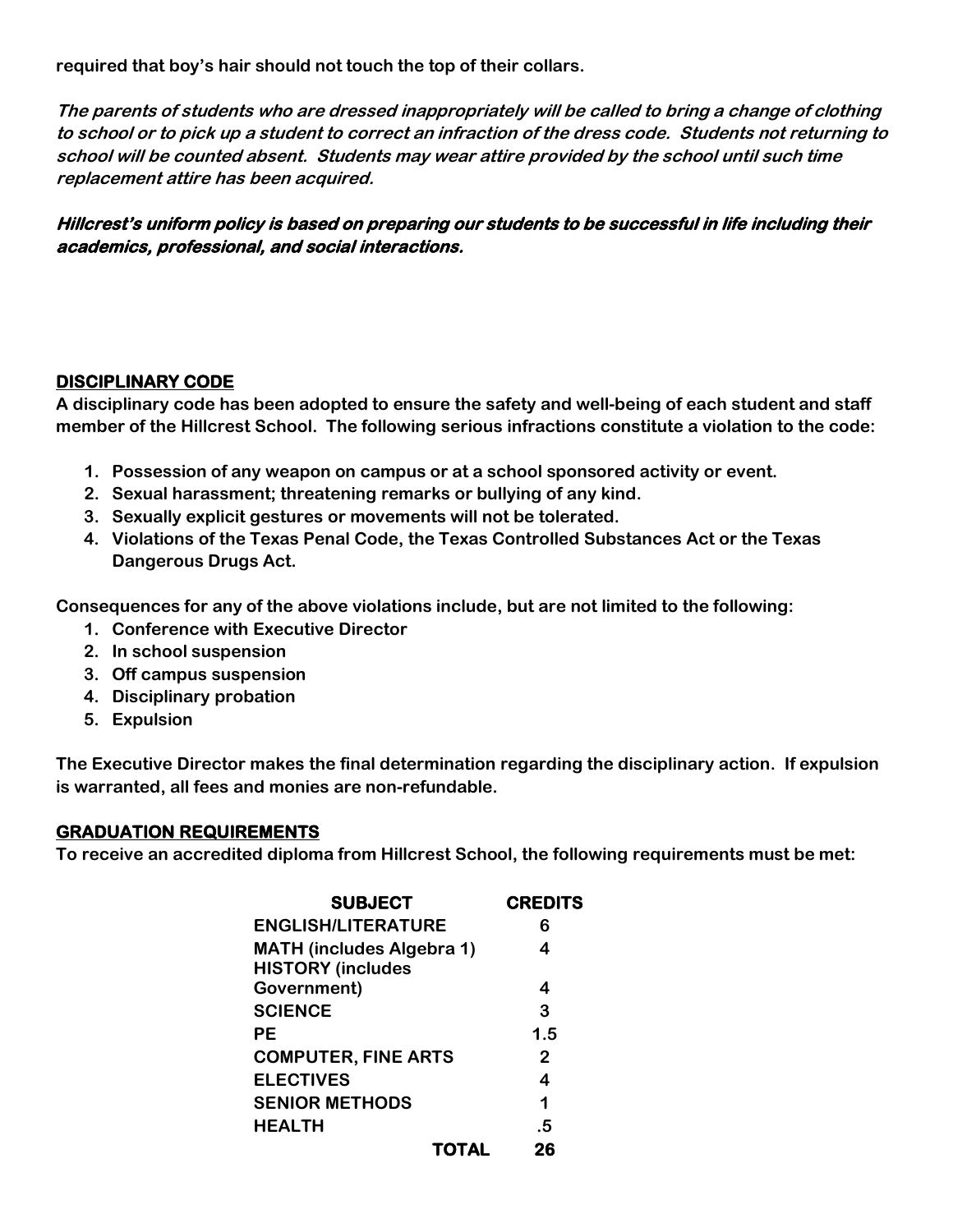

## **Hillcrest School Student/Parent Handbook 2021-2022 Acknowledgement Form**

**I am in receipt of the Student/Parent Handbook and have read and understand all items. I am returning this sheet signifying that I am aware of and understand all Hillcrest rules and will abide by all rules.**

| <b>Cell Phone</b> |  |
|-------------------|--|
|                   |  |
| <b>Cell Phone</b> |  |
|                   |  |

**Date**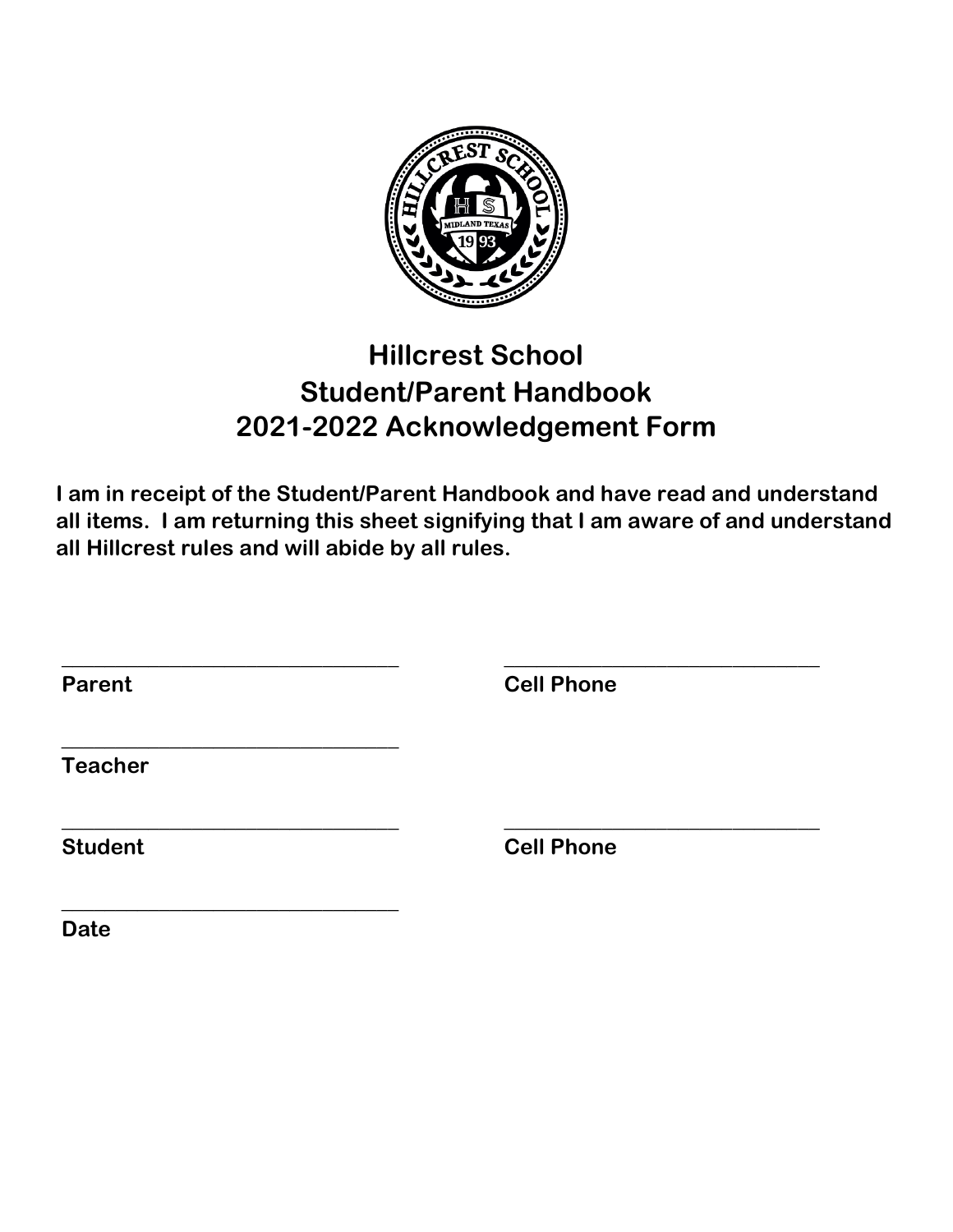

### **Hillcrest School's Policy Regarding Bullying, Discrimination, and Harassment**

### **Bullying**

Bullying occurs when a student or group of students engages in physical conduct against another student; directly engages in negative written, electronic, or verbal expression; or engages in physical misconduct against another student.

Bullying should be reported to a Hillcrest Faculty member when it occurs on school property, at a school sponsored event, or in a Hillcrest operated vehicle and the behavior results:

- $\triangleright$  Harm to the student or student property, or
- $\triangleright$  Places he student in reasonable fear of physical harm or of damage to the student's property, or
- $\triangleright$  Is so severe, persistent, and pervasive that it creates an intimidating, threatening, or abusive educational environment.

This conduct is considered bullying if it exploits an imbalance of power between the student victim and the student perpetrators and if it interferes with a student's educational environment or disrupts the operation of the school.

### **Discrimination**

Discrimination is defined by any conduct directed at a student on the basis of race, color, religion, gender, national origin, disability, or any other basis prohibited by law, which negatively affects students.

### **Harassment**

Harassment, in general terms, is conduct so severe, persistent, or pervasive that it affects the student's ability to benefit from an educational program or activity which ultimately affects the student's academic performance.

### **Reporting Procedures**

Any student who believes that he or she has experienced bullying, harassment, discrimination, or retaliation should immediately report the problem to a Teacher, Director of Educational Programming, or Executive Director. A person who makes a false claim or offers false statements or refuses to cooperate with the investigation, however may be subjected to appropriate discipline.

**Retaliation** against a person who makes a good faith report of bullying, harassment, or discrimination is prohibited. Retaliation does not include petty slights and annoyances from other students.